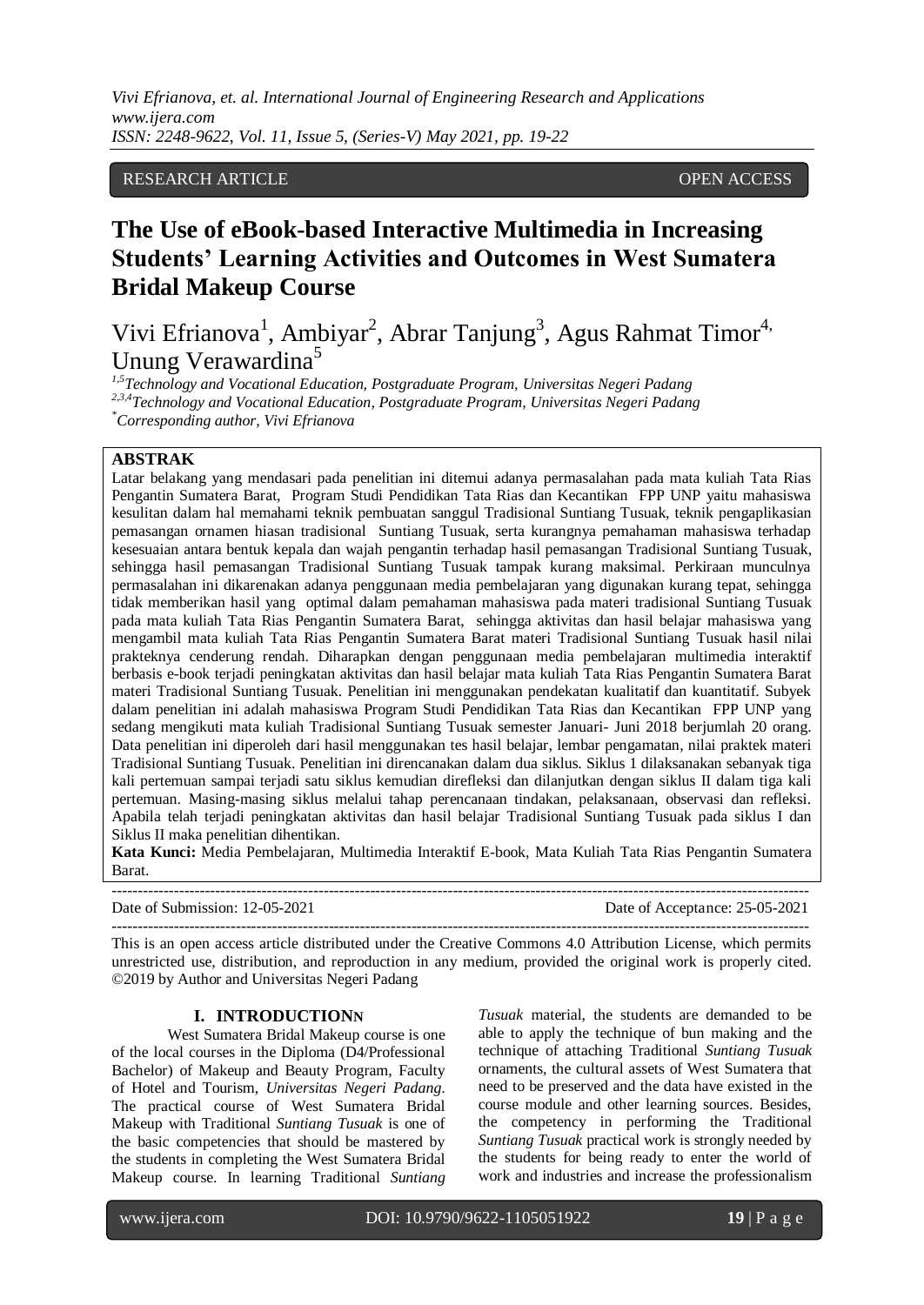in the Makeup and Beauty sector as a Make-Up Artist (MUA).

The Traditional *Suntiang Tusuak* learning materials are guided and designed with the Traditional *Suntiang Tusuak* procedure that is elaborated in the form of the worksheet and also explained through a demonstration method. Up until now, the learning process of traditional *Suntiang Tusuak* is conducted using a lecturing method, question and answer, discussion, demonstration and exercises. The media that is currently used is only limited to whiteboard, PowerPoint, and printed media, such as teaching books and worksheets. However, the learning process conducted by using the available media still cannot optimize the students' learning process. The students still have difficulties in mastering the basic concept of Traditional *Suntiang Tusuak* and they still cannot apply the technique of bun making and the technique of attaching Traditional *Suntiang Tusuak* ornaments accurately and correctly by adjusting the bride's head shape and face. It can be seen from the result of the Traditional *Suntiang Tusuak* practical work that is far from maximal. The result of the Traditional *Suntiang Tusuak* practical work is not maximal due to less attractive learning media in terms of inaccurate technique for media application. Hence, eBook-based interactive multimedia needs to be designed to grow and increase the students' learning outcome in delivering the course material on *Traditional Suntiang Tusuak*; moreover, the mastery of concept and multimedia principles are required to be used to make the students competent in the application easily.

Some efforts that have been performed to help the students are repeating the explanation of the Traditional *Suntiang Tusuak* concept and redemonstrating the basic technique of Traditional *Suntiang Tusuak* individually. This needs a relatively long time and ineffective so that the learning process cannot be conducted based on the syllabus that has been designed. The students' difficulties in mastering the learning material of Traditional *Suntiang Tusuak* affect the low students' learning outcome. This can be seen from the learning outcome in the Traditional *Suntiang Tusuak* course in the students of Makeup and Beauty Education Program, *Universitas Negeri Padang.* The students' weaknesses in performing the Traditional *Suntiang Tusuak* practical work were because the students did not fully master the basic concept of Traditional *Suntiang Tusuak* material and they are not competent in applying the technique of attaching traditional *Suntiang Tusuak* accurately.

In general, the students frequently dealt with difficulties in Traditional *Suntiang Tusuak* learning activities, such as determining the pattern of hair parting for making the Traditional *Suntiang Tusuak* bun and the suitability between the bride's head shape and face that is adorned. The traditional *Suntiang Tusuak* material, based on the students' perception, is a complicated and difficult technique; this also requires punctuality and carefulness and it is a boring activity. The problem illustration in the Traditional *Suntiang Tusuak* shows that it needs to be improved and optimized to increase the students' understanding of the concept. Therefore, an accurate solution is needed to mitigate the problem, and it is expected to increase the students' learning achievement using eBook-based interactive multimedia.

#### **II. RESEARCH METHOD Time, Location, and Participants**

This activity was conducted in the Makeup and Beauty Study Program, FPP, UNP. The subject was the third-semester students of Makeup and Beauty Education Program batch 2017 who were taking the West Sumatera Bridal Makeup course. The study was conducted from July to October 2018 and in the semester from July to December 2018.

#### **III. RESULT AND DISCUSSION Implementation Method**

The study model was class action research. This study was conducted by designing,<br>implementing, and reflecting the actions implementing, and reflecting the actions collaboratively and in a participative manner that was aimed at improving the learning process in the class through an action in a certain cycle. The investigation activity was started from an initial reflection. This step was performed to collect information about the difficulties that should be overcome immediately. In this study, previously, the researcher conducted a preliminary study in the form of initial observation against the course material on Traditional *Suntiang Tusuak*. This was performed to identify the problems found in the reality in the Traditional *Suntiang Tusuak*. Based on the lecturers' analysis, the foundation of the class action research from cycle I to cycle II was aimed at increasing the activity and achieving the minimum score of 75.

The procedure of conducting this study was done in three cycles based on the syllabus. If the researcher found the success and the obstacles in the first cycle, the researcher should determine the design of the next action for the second cycle. The activities in the second cycle were the same as in the previous cycle but an improvement was made based on the obstacles and difficulties encountered in the action in cycle 1. If the researcher was still dissatisfied with the result, it could be continued with the next cycle.

The researcher performed the learning activities in the class by using interactive multimedia for the West Sumatera Bridal Makeup course with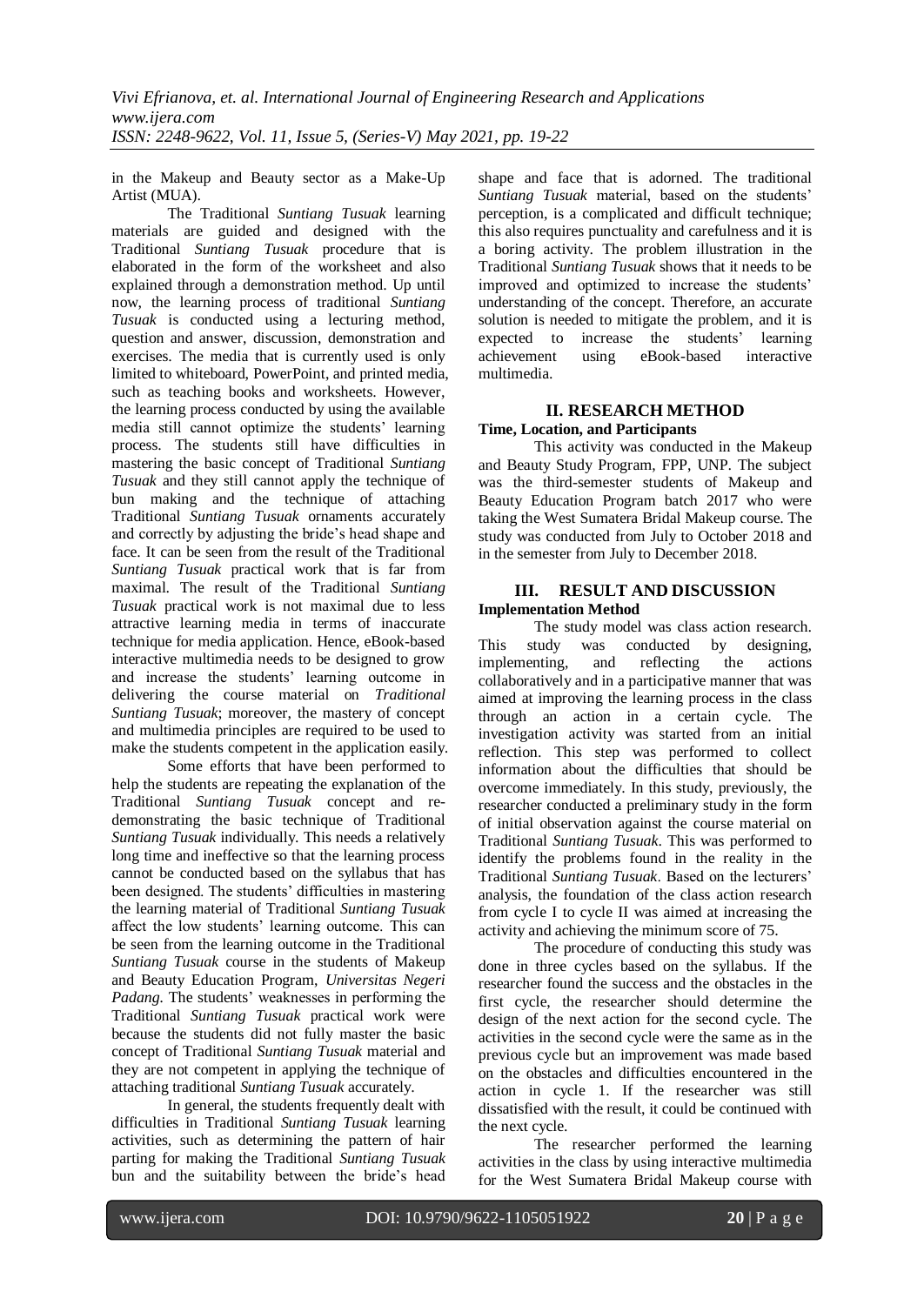the topic of Traditional *Suntiang Tusuak*. The activities were 1) the researcher as the lecturer for practical work conducted Traditional *Suntiang Tusuak* learning by using eBook-based interactive multimedia in the discussion of the basic concept of Traditional *Suntiang Tusuak* and determined the theme and the design of Traditional *Suntiang Tusuak* as well as correcting it using the course syllabus (*SAP*) that has been made. 2) the observer performed the observation using the observation sheet and recorder; 3) the researcher and the observer discussed the actions that had been performed and then reflected the result. The result was used for the improvement in the next stage.

The increase in the students' learning activities in Traditional *Suntiang Tusuak* material using the eBook-based interactive learning media could be seen, namely from 35% in cycle 1 to 95% in cycle 2. The students seemed more serious, diligent, and enthusiastic in the learning process. Besides, by using the eBook-based interactive learning media, the learning process could be more alive and full of enthusiasm since the students' responses to the material presented by the lecturers increased. This can be seen from the students' activities in doing their assignments both the exercises at campus and homework that eBook-based interactive multimedia strongly helped the students to face the difficulties both outside the class and during the class.

An increase in the students' learning outcome in Traditional *Suntiang Tusuak* material was found by using eBook-based interactive multimedia. The use of eBook-based interactive multimedia can increase the students' learning outcome. In this case, based on the collected data, it can be seen that there is an increase in the total student who get a score of 75 or over (according to the success criteria) in the course in cycle 1; 7 people (35%) got a score of above 75 and 13 people (70%) still got a score of below 75. In cycle 2, the total student who got a score of above 75 increased to 19 people (90%), and the total student who got a score of below 75 decreased to 1 person (5%).

The increase in the students' learning outcome was affected by several factors that could increase the learning activities implicating the increase in learning outcome. As suggested by Sudjana (2009: 39) that the factors affecting the learning outcome can be classified into two factors, namely, the primary factor that is the internal factor coming from oneself and the factor coming outside the students (external factor). These factors can be in the form of intelligence level, learning motivation, interests, learning styles, aptitude, the frequency or duration of learning, task load or assignments, selfdiscipline level, learning media, available teaching materials, and so on.

Further, Usman (2006: 4) stated that the learning process is a process containing a series of a teacher's and students' actions for a reciprocal relationship that happens in an educative situation to achieve a certain goal. It means that the more active the students, it can develop cognitive, affective, and psychomotor competencies through an interaction between the teachers/lecturers, colleagues, learning materials, learning media, and environment. Consequently, the richer and the more significant the learning experience they get. Therefore, the lecturers or the students should create an opportunity for the students to get various learning experiences to help them achieve an optimal learning process.

## **IV. CONCLUSIONN**

# **Conclusion**

The use of eBook-based interactive learning media can increase the students' learning activities in the Traditional Suntiang Tusuak material, Makeup Education Program; the increase occurs from cycle 1 to cycle 2. It is shown in the students' seriousness and attention in participating in the learning process due to the use of eBook-based interactive multimedia. This is considered as a breakthrough in learning the Traditional *Suntiang Tusuak* that can ease the learning concept that is being delivered using attractive features for the students. The pictures in the eBook-based interactive multimedia strongly support the learning concepts, accelerate the duration for task completion, and increase the students' responses in learning (questioning, expressing opinions, and the implementation of practical work). The use of eBook-based interactive learning media can increase the students' learning outcome in the Traditional *Suntiang Tusuak* course. It can be seen in the students' average score from pre-cycle 1 to cycle 2, whereby the average score in pre-cycle 1 was 62.25, in cycle 1 (70.45%), and in cycle 2 (86.5). Further, the percentage of students who obtain a score based on the success criteria (above 75) also increases from only 35% in cycle 1 to 90 % in cycle  $\mathcal{L}$ 

## **Suggestion**

Conducting training for lecturers, such as training on technology-based learning media, can be one of the ways for increasing their professionalism in teaching. The competency to design and use the learning media based on the technology-based era in the class can also increase. The students can also use the eBook-based interactive learning media well to make them have more quality and be more professional in the makeup and beauty sector.